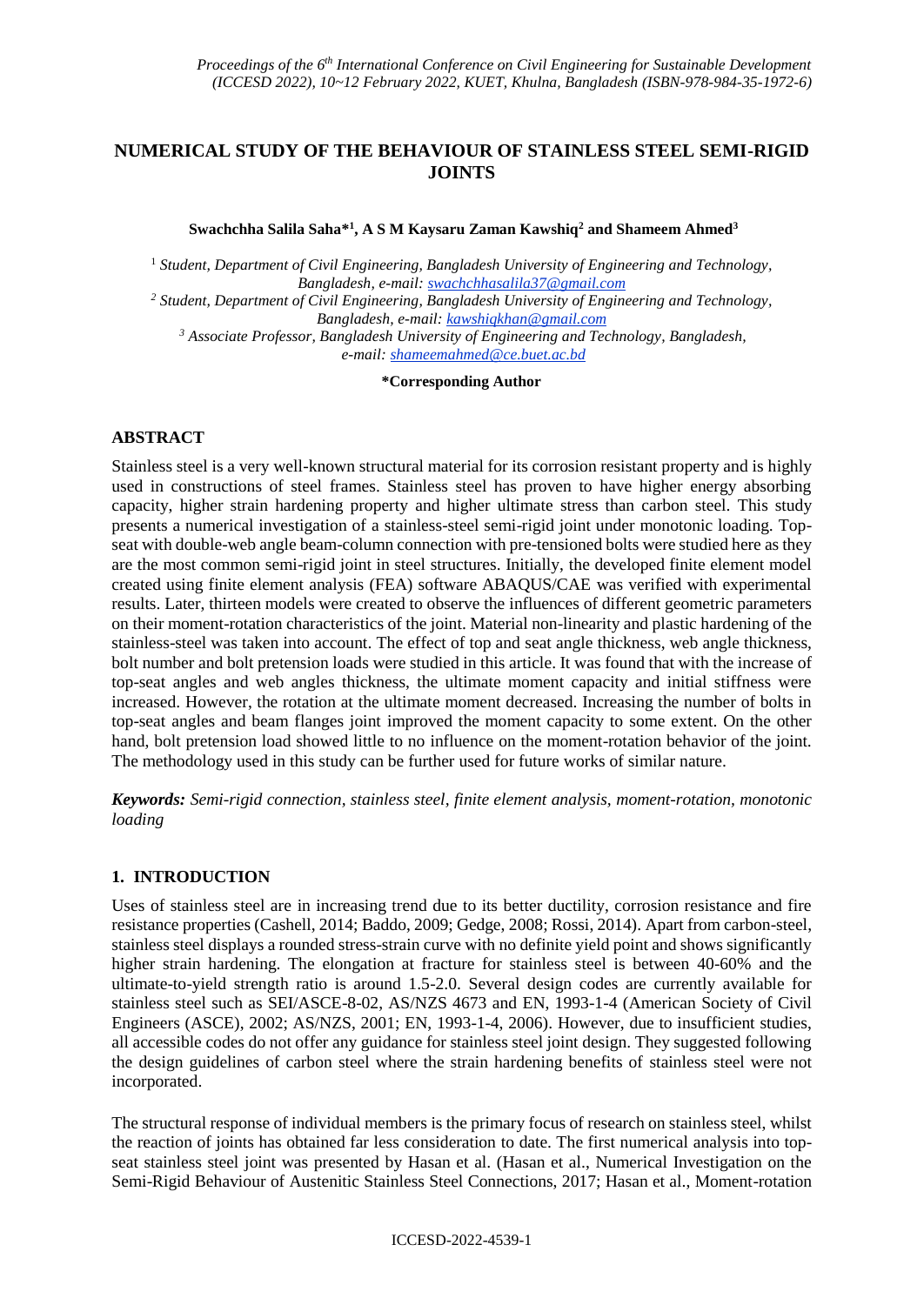behaviour of top-seat angle bolted connections produced from austenitic stainless steel, 2017). Later, Elflah et al. (Elflah et al., 2018) observed the moment-rotation conduct of different types of beamcolumn joints by testing full-scale specimens. In their study, two top and seated cleat connections, one flush and one extended end plate connection, and two top and seated, and web cleat connections of single-sided beam-to-column joints were tested under static monotonic loading. Comparing these test results with the codified stipulations of EN1993-1-8 (EN, 1993-1-8, 2005), they found that the joints displayed outstanding ductility and reached loads much better than the ones expected by design standards for carbon steel connections. Hasan et al. (Hasan et al., 2019) also tested one top-seat with double web angle beam-column joint and found similar results. For proper understanding of the functioning of stainless-steel beam-column connections and formulating a design guideline, further research is needed.

The objective of the study is to observe the behavior of a stainless-steel beam-column top-seat with a double web angle semi-rigid connection under monotonic loading. For this, initially, a finite element (FE) model was established which was validated with experimental results. Later, the verified FE simulation was used in parametric study. In the parametric study the effects of the thickness of top-seat angles and web angles, and the number of bolts on the moment-rotation performance of the joint were examined. The effect of bolt pretension load on the performance of the semi-rigid joints was also observed.

# **2. FINITE ELEMENT MODELLING**

The model of the beam-to-column joint was analyzed using commercial finite element software ABAQUS/CAE (ABAQUS, 2014). Initially, the beam-column joint tested by Hasan et al. (Hasan et al., 2019) was modeled for verification. In the model, a column of I-354×173×8×12 mm section was connected to a beam of I-328×312×16×25 mm section with  $150\times100\times12$  mm top and seat angles and 100×100×10mm web angles. Metric standard M20 grade bolts were used in the joint as shown in Figure 1. All the dimensions of the joint were taken from the experiment (Hasan et al., 2019) where the height of the column was 600 mm and the length of the beam was 1200 mm. All the elements of the joint such as column, beam, angles and bolts were modeled using incompatible 8-noded brick elements (C3D8I). The mesh size of the model varied from 2.2 mm to 50 mm. All the angles, bolts, and parts of the column and beam adjacent to the joint had finer mesh where large deformation and distortion of elements were expected. In Figure 2 the mesh distribution of the joint is presented. For simplicity, the nuts and bolt heads were modelled as round-shaped instead of hexagonal shaped.

| Connection        | t or d <sup>a</sup> | E      | $\sigma_0$ 2 | $\sigma_{\rm n}$ |
|-------------------|---------------------|--------|--------------|------------------|
| Element           | (mm)                | (MPa)  | (MPa)        | (MPa)            |
| Beam, Column      | 5.76                | 199505 | 335          | 586              |
| Top-seat angle    | 5.75                | 201338 | 326          | 602              |
| Web angle         | 4.63                | 191535 | 278          | 566              |
| Bolt <sup>a</sup> | 4 Q                 | 195380 | 70           | 539              |

Table 1: Material Properties (Hasan et al., 2019)

<sup>a</sup> defined the diameter of the bolt element

The material properties of beam, column, angle plates, and bolts were incorporated from the experiment (Hasan et al., 2019) and tabulated in Table 1. The stress-strain behaviour of stainless steel was determined using modified Rasmussen's model (Arrayago et al., 2015). The load was applied at 75 mm from the tip of the beam to achieve a similar rotation in the connection as in the experiment conducted. Pretension load on bolts was assigned to a predefined field. Considering fixed support conditions, all degrees of freedom were restrained at the top and bottom nodes of the column. Contact behavior was assigned between all elements that came into contact with each other, such as beam end surface to column flange, beam to angles, bolts to beam and angles to column. Here, for bolt shank & the holes of the parts connected to it, friction coefficient is taken as 0.3 for tangential behavior of the contact surface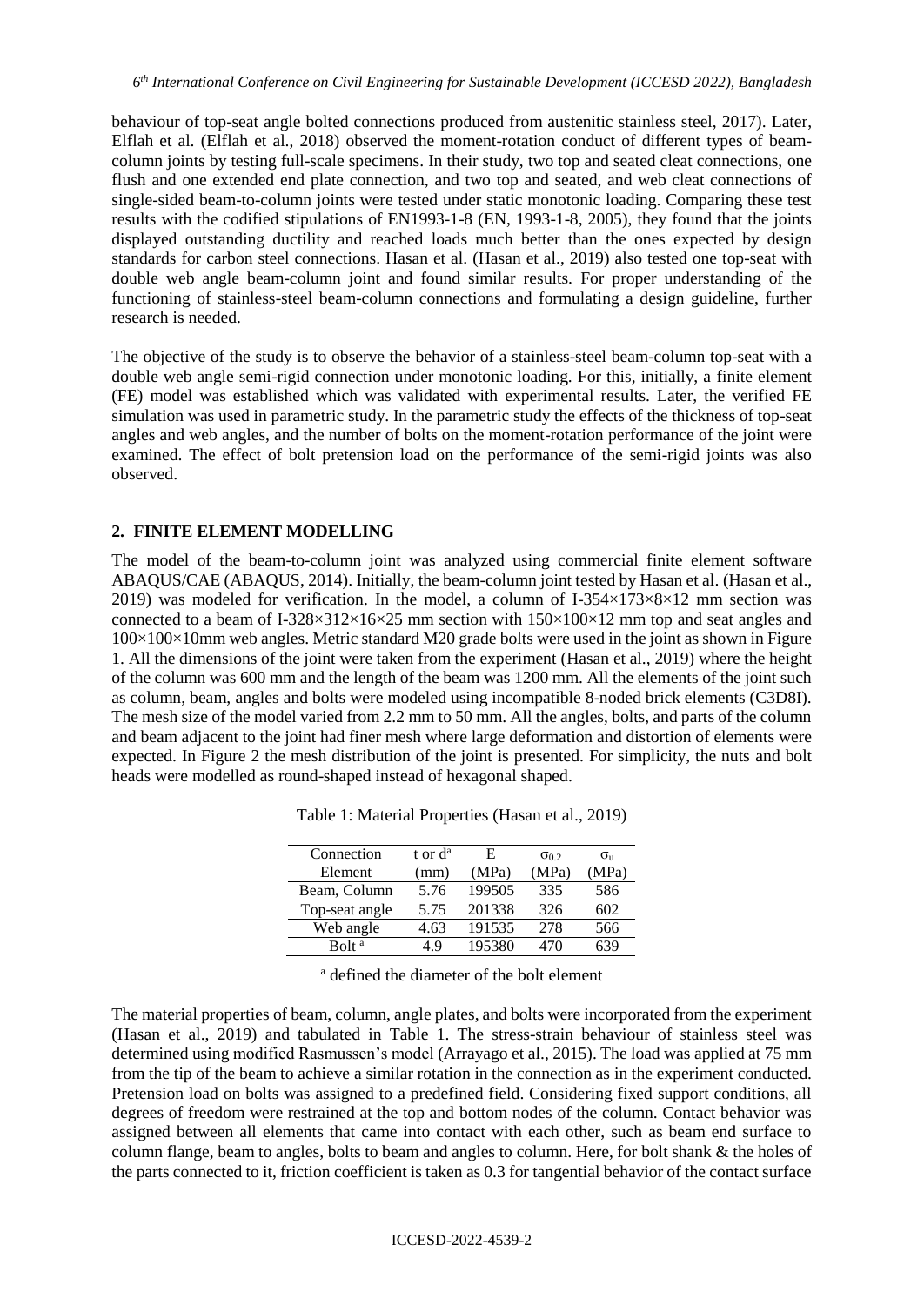& small sliding was allowed. Rest of the contact surfaces were set as frictionless, finite sliding was allowed. The normal behavior of the contact was defined as "hard-contact" where no penetration was allowed. However, all surfaces were allowed to get separated after contact.



Figure 1: Details of joint Figure 2: Loading and support condition on the meshed model

# **3. VERIFICATION OF FE MODEL**



Figure 3: Verification of Moment-Rotation Curve between Experimental and FE model

The functioning of the finite element model developed here was evaluated by comparing the results of the FE analysis with the experiment results of Hasan et al. (Hasan et al., 2019). Both moment-rotation behaviour and deformation shapes were considered here. The moment at the column face versus rotation angle from FE analysis and experimental investigation is presented in Figure 3. It is detected that the FE analysis and experimental outcomes are very similar up to 90 mrad rotation. After that, the numerical results showed slightly less moment capacity than the experiment. The variation in rotation is only 1.25%. Figure 4 (a), (b), (c), (d), (e), and (f) illustrate the deflected shapes of the joint and its different elements obtained from experiment and FE analysis. The deflected shapes show that they are identical in nature. In the comparison, it is clear that the FE model is able to simulate the behaviour of beamcolumn joints with good accuracy. Therefore, this model can be treated to study the behaviour of semirigid beam-column joints.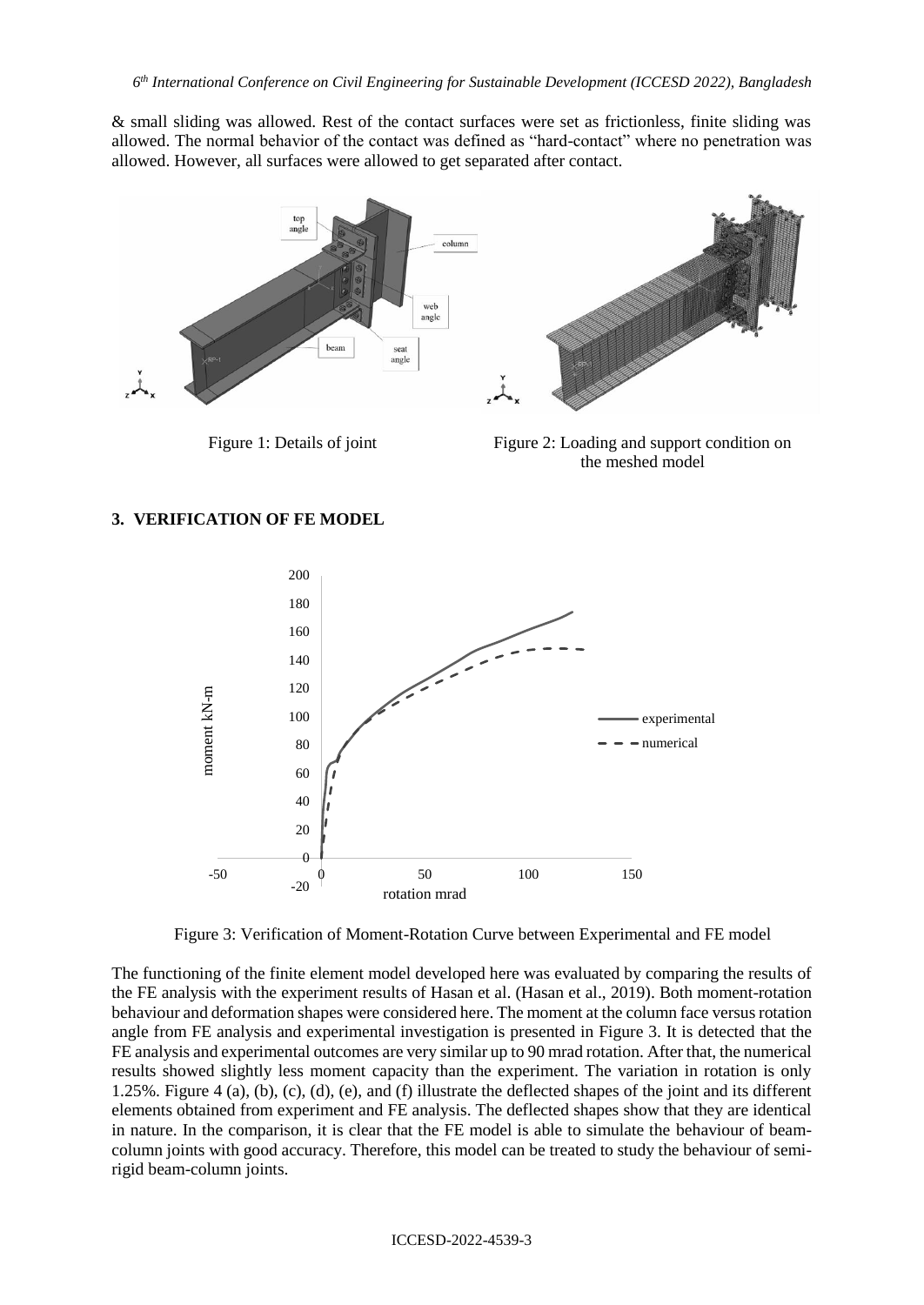

(a) Deformation of connection just after the test (Hasan et al., 2019)



(c) Deformation of top angle after test (Hasan et al., 2019)



(e) Deformation of bolt after test (Hasan et al., 2019)



(b) Deformation of connection attained from FEA at the end





(d) Deformation of top angle from FEA

(f) Deformation of bolt from FEA

Figure 4: Comparison of deformed shape of parts of Experimental and FE analysis

# **4. PARAMETRIC STUDY**

A parametric study was organized in this section to better understand the behavior of the stainless steel semi-rigid joint. In the parametric study, the thickness of top and seat angles, the thickness of the web angles, the number of bolts between top-seat angles and beam, and the number of bolts between column and top-seat angles were varied. The variable dimensions of different models are presented in Table 2. All other dimensions were taken to be the same as the dimensions of the verified model. A total of nine models were analyzed for incorporating geometric variation where the BASE model was the model used in verification. The other five models were also analyzed to observe the effect of bolt pretension load.

|                  | Thickness [mm] |              | Number of Bolts |                             |           |        |
|------------------|----------------|--------------|-----------------|-----------------------------|-----------|--------|
| Specimen         |                |              | Top-Seat Angle  |                             | Web Angle |        |
|                  | Top-Seat Angle | Web Angle    |                 | Column                      | Beam      | Column |
| <b>BASE</b>      | 12             | 10           |                 | 2                           | 3         | 3      |
| TST <sub>1</sub> | 16             | 10           |                 | 2                           | 3         | 3      |
| TST <sub>2</sub> | 8              | 10           |                 | 2                           | 3         | 3      |
| WAT <sub>1</sub> | 12             | No-web angle |                 | $\mathfrak{D}$              |           |        |
| WAT <sub>2</sub> | 12             | 6            |                 | $\mathcal{D}_{\mathcal{L}}$ | 3         | 3      |
| WAT <sub>3</sub> | 12             | 14           |                 | $\mathfrak{D}$              | 3         | 3      |
| BSB <sub>1</sub> | 12             | 10           | 2               | 2                           | 3         | 3      |
| BSB <sub>2</sub> | 12             | 10           | 6               | 2                           | 3         | 3      |
| CSB 1            | 12             | 10           |                 |                             | 3         | 3      |

| Table 2: Different Parameters |
|-------------------------------|
|-------------------------------|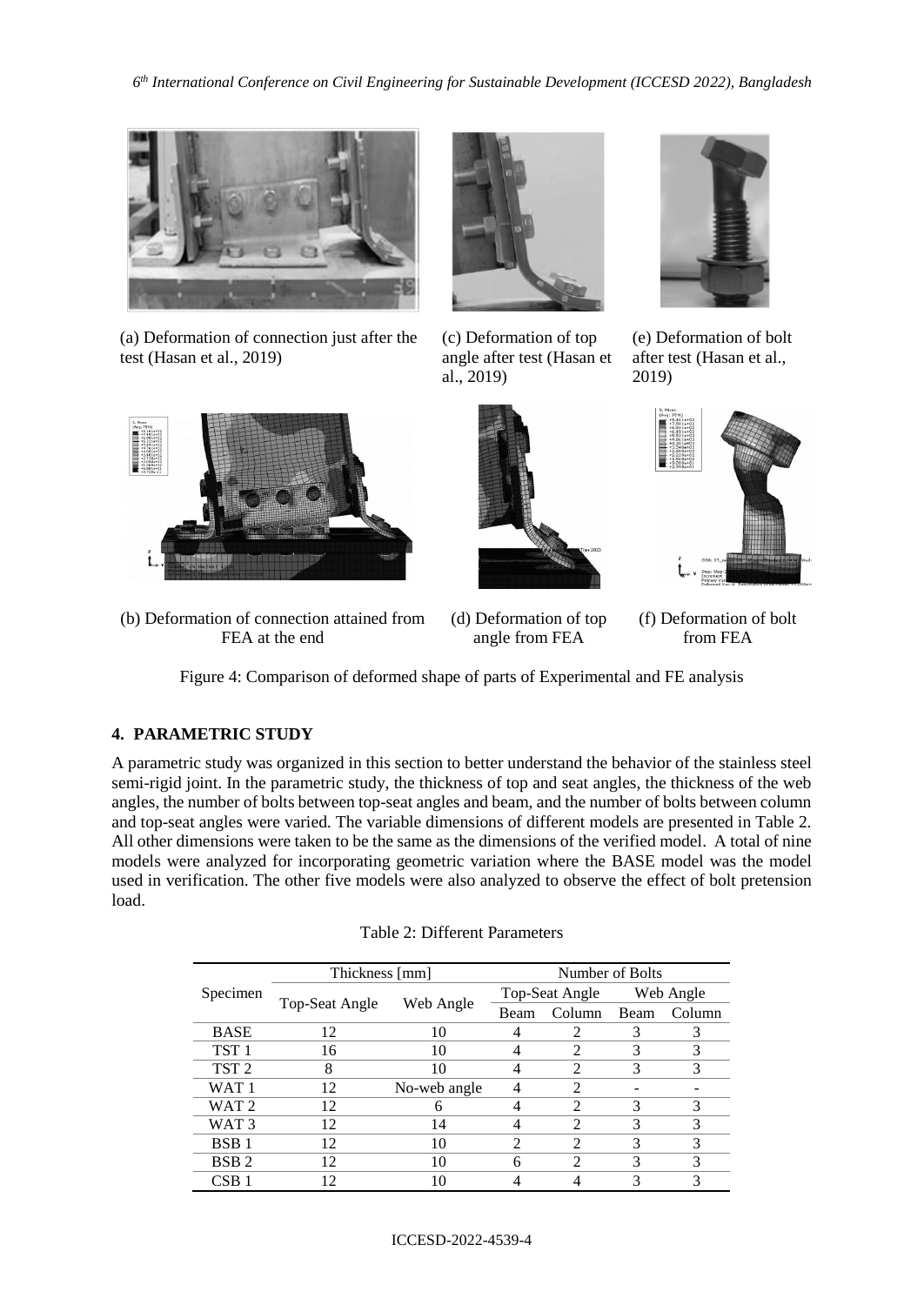# **4.1 Effect of the Thickness of Top-Seat Angle**

The impact of the thickness the of top and seat angles on the moment-rotation behavior of the joint is presented here. In this study, the thickness of top-seat angles varied from 8mm to 16 mm. The moment rotation behavior of the joints with different top-seat angle thicknesses is presented in Figure 5. Figure 6 and 7 present the variation of ultimate moment and rotation at the ultimate model with the angle thickness respectively. From the figures, it is observed that with the increase of top-seat angle thickness the ultimate moment capacity and initial stiffness of the joint increased, and the rotation at the ultimate moment decreased.



Figure 5: Moment-Rotation curve for top-seat angle thickness analysis





Figure 6: Moment-Thickness curve for top-seat angle thickness analysis

Figure 7: Rotation-Thickness curve for top-seat angle thickness analysis



(a) Top-Seat thickness 8mm (b) Top-Seat thickness 12mm (c) Top-Seat thickness 16mm

Figure 8: Deformed Shape of the Joint (Top-Seat angle thickness analysis)

From Figure 6, it is found that with an increase in thickness from 8 mm to 16 mm the ultimate moment capacity improved by 8%. However, the decrease in rotation is more prominent with the increase of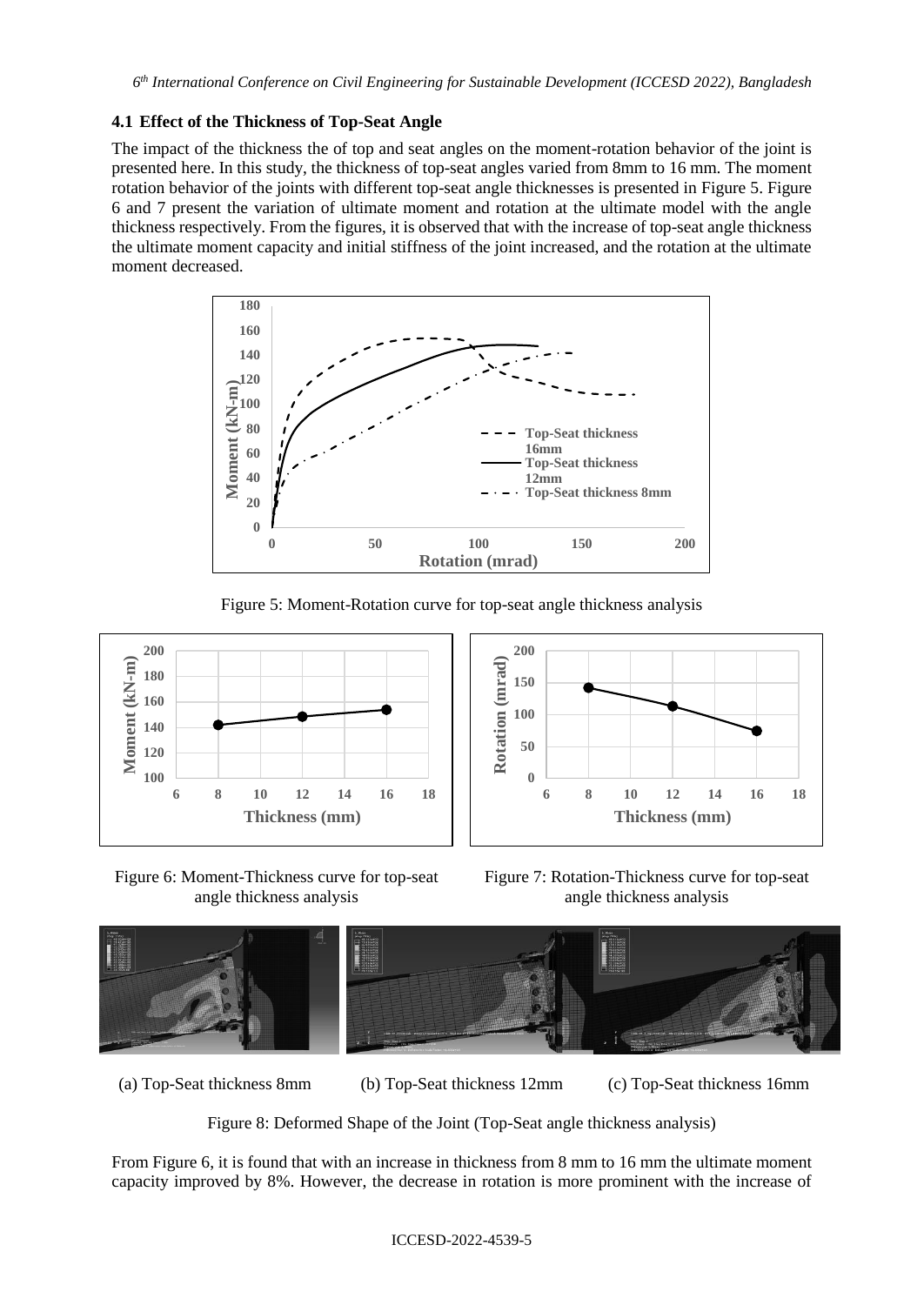top-seat angle thickness. The rotation at the ultimate moment decreases from 142 mrad to 74 mrad with the increase of thickness from 8 mm to 16 mm. In Figure 8, the deflected shapes of the models with different top-seat angle thicknesses are shown.

### **4.2 Effect of Double Web Angle**

The impact of web angle thickness was observed by altering the thickness from 6 mm to 14 mm. A model without any web angle was also analyzed. Moment vs rotation curves of the joints without web angle and with different thicknesses of web angles are presented in Figure 9. Figure 10 and 11 present the variation of moment and rotation at the ultimate moment for different web angle thicknesses and without web angle. Figure 10 and 11 show that by adding a web angle of 6 mm the ultimate moment capacity increased by 22.15% and rotation at the ultimate moment increased by 21.02%. When the thickness of web angles increased from 6 mm to 10 mm, ultimate moment resisting capacity also saw an increase of 32.33% and corresponding rotation decreased by 3.53% Again, with a further increase in thickness from 10 mm to 14 mm the ultimate moment also increased by 6.30% with a reduction of 13.60% in rotation. The initial stiffness of the joints was also increased with the increase in web angle thickness. In Figure. 12, the deflected shapes of the models with different web angle thicknesses are shown.



Figure 9: Moment vs Rotation Curve for Web Angle thickness analysis



**150** Rotation (mrad) **Rotation (mrad) 100 50 0 0 2 4 6 8 10 12 14 16 Thickness (mm)** 

thickness analysis

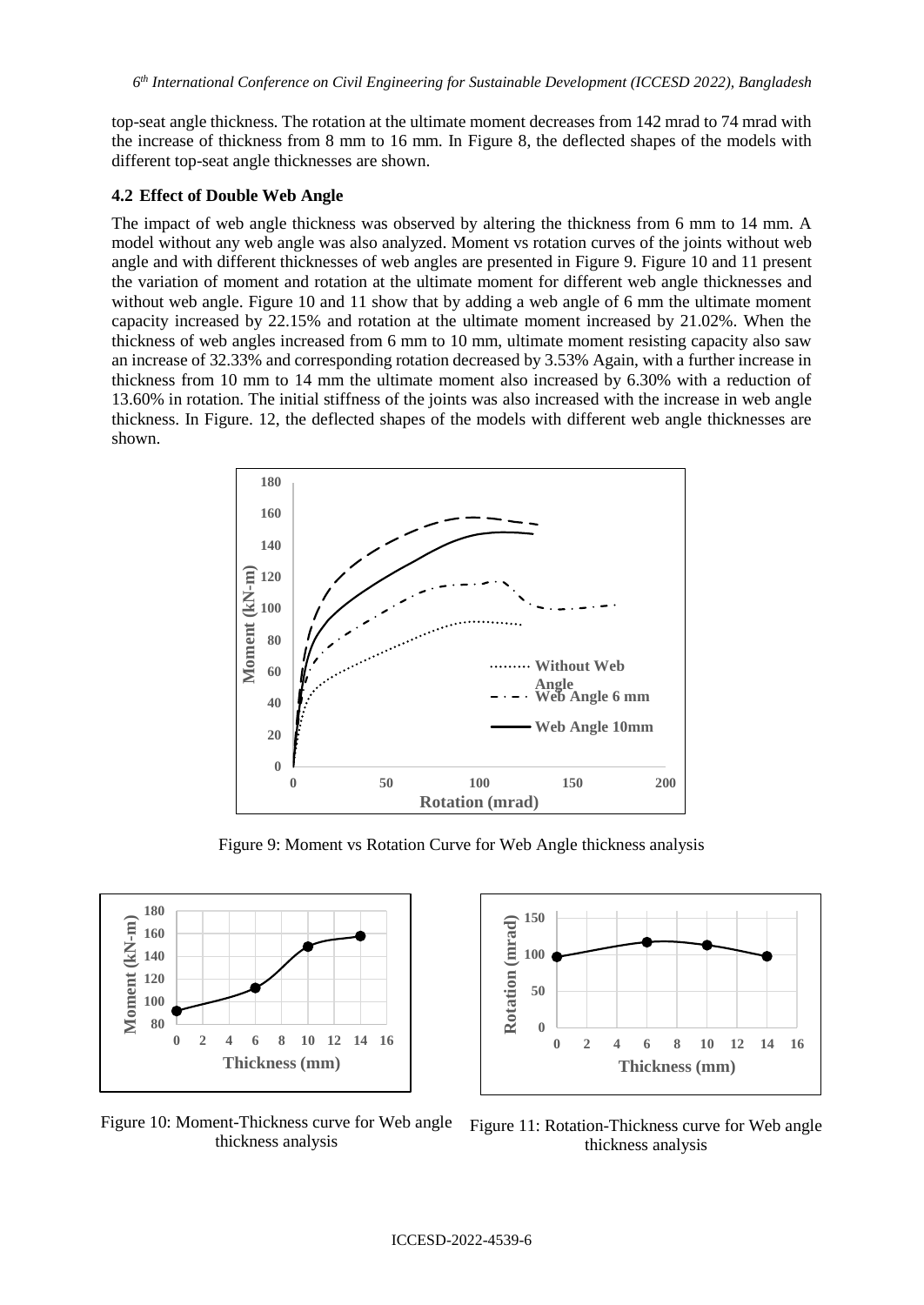*6 th International Conference on Civil Engineering for Sustainable Development (ICCESD 2022), Bangladesh*



(a) Without Web-angle (b) Web angle thickness 6 mm (c) Web angle thickness 14 mm

Figure 12: Deformed Shape of the Joints (Web-Angle thickness analysis)

# **4.3 Effect of Number of Bolts in Beam**

For finding the effect of the number of bolts in the top-seat connecting to the beam flange, three specimens BASE, BSB 1, BSB 2 were analyzed. They had 4 bolts (in 2 rows), 2 bolts (in 1 row), and 6 bolts (in 3rows) in the top-seat angle connecting to the beam flange respectively. With a change in the number of rows of bolts, the length of the top-seat angle also changed. All other parameters like the diameter and spacing of bolts were unchanged. The effect of varying bolt numbers on moment-rotation curves is shown in Figure 13.



Figure 13: Moment vs Rotation Curve for Top-Seat Bolts in Beam Flange Analysis







Figure 15: Rotation vs Number of Seat Bolts in Beam curve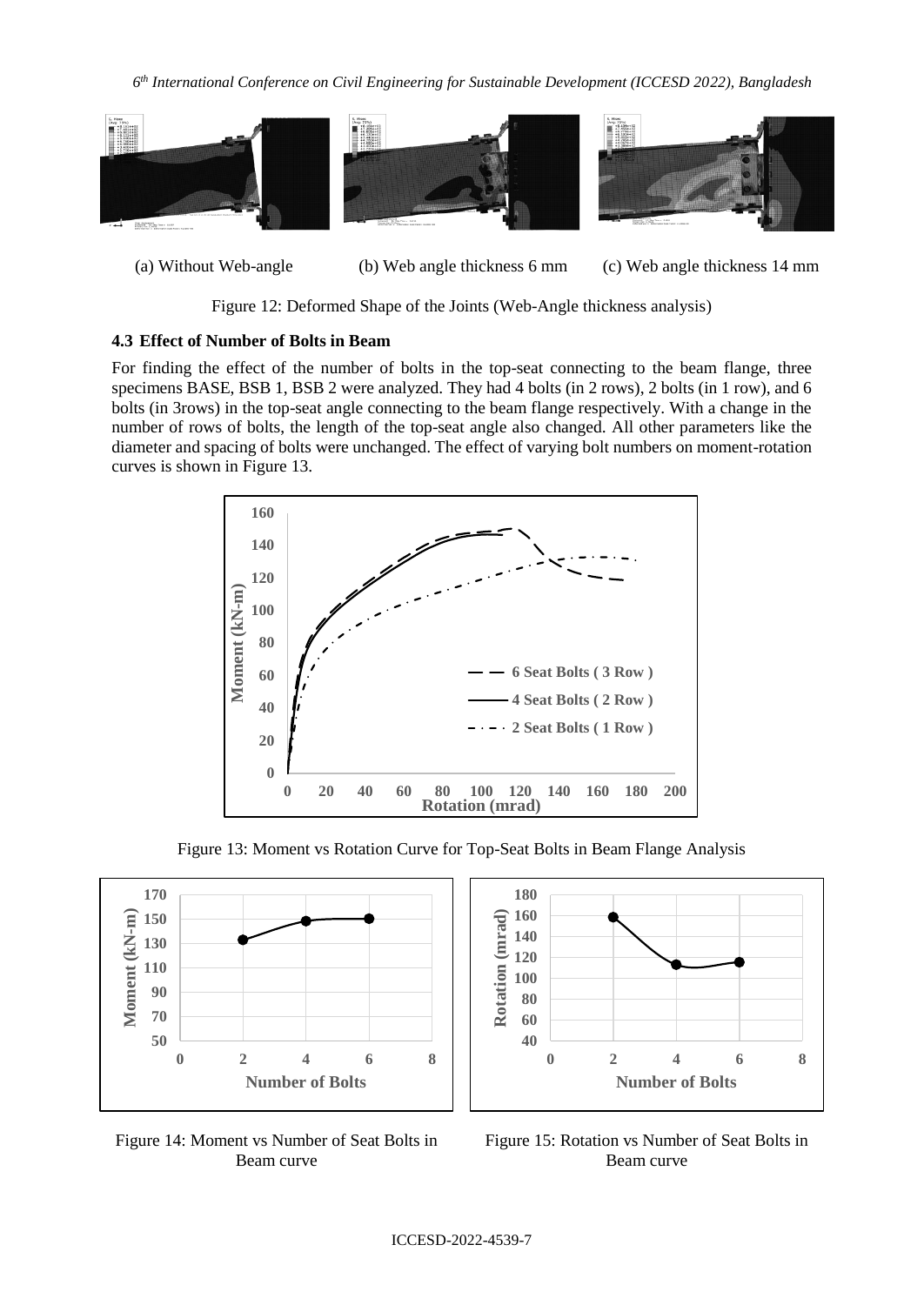

(a) 2 Number of bolts (1 Row Top-Seat Bolts)





(b) 4 Number of bolts (2 Row Top-Seat Bolts)

(c) 6 Number of bolts (3 Row Top-Seat Bolts)

Figure 16: Deformed Shape of the Joints (Top-Seat Bolts in Beam Flange Analysis)

Also, from Figure 14 and 15, it was seen that with the increase in number of bolts, moment capacity increased and rotation was decreased. When the number of bolts increased from 2 to 4, moment capacity increased by 10% and rotation decreased by 40%. On the other hand, by increasing the number of bolts from 4 to 6, the change in ultimate moment and rotation is insignificant. In Figure 16, the deflected shapes of the models with different numbers of bolts are presented.

### **4.4 Effect of Number of Bolts in Column**



Figure 17: Moment vs Rotation Curve for Top-Seat Bolts in Column Flange Analysis



(a) 2 Number of bolts (1 Row Top-Seat Bolts)



(b) 4 Number of bolts (2 Row Top-Seat Bolts)

Figure 18: Deformed Shape of the Joint (Top-Seat Bolts in Column Flange Analysis)

The impact of the number of bolts between top-seat angles and column flange was analyzed by two models BASE and CSB 1, where the number of bolts was changed from 2 to 4 respectively. Due to the change in the number of bolts and rows, the length of top-seat angle on the column flange also increased but every other parameter was kept unchanged. From moment vs rotation curves, as illustrated in Figure 17, it is observed that with an increased number of bolts moment capacity increased, and at the same time, rotation decreased. By increasing the number of bolts from 2 to 4, the ultimate moment increased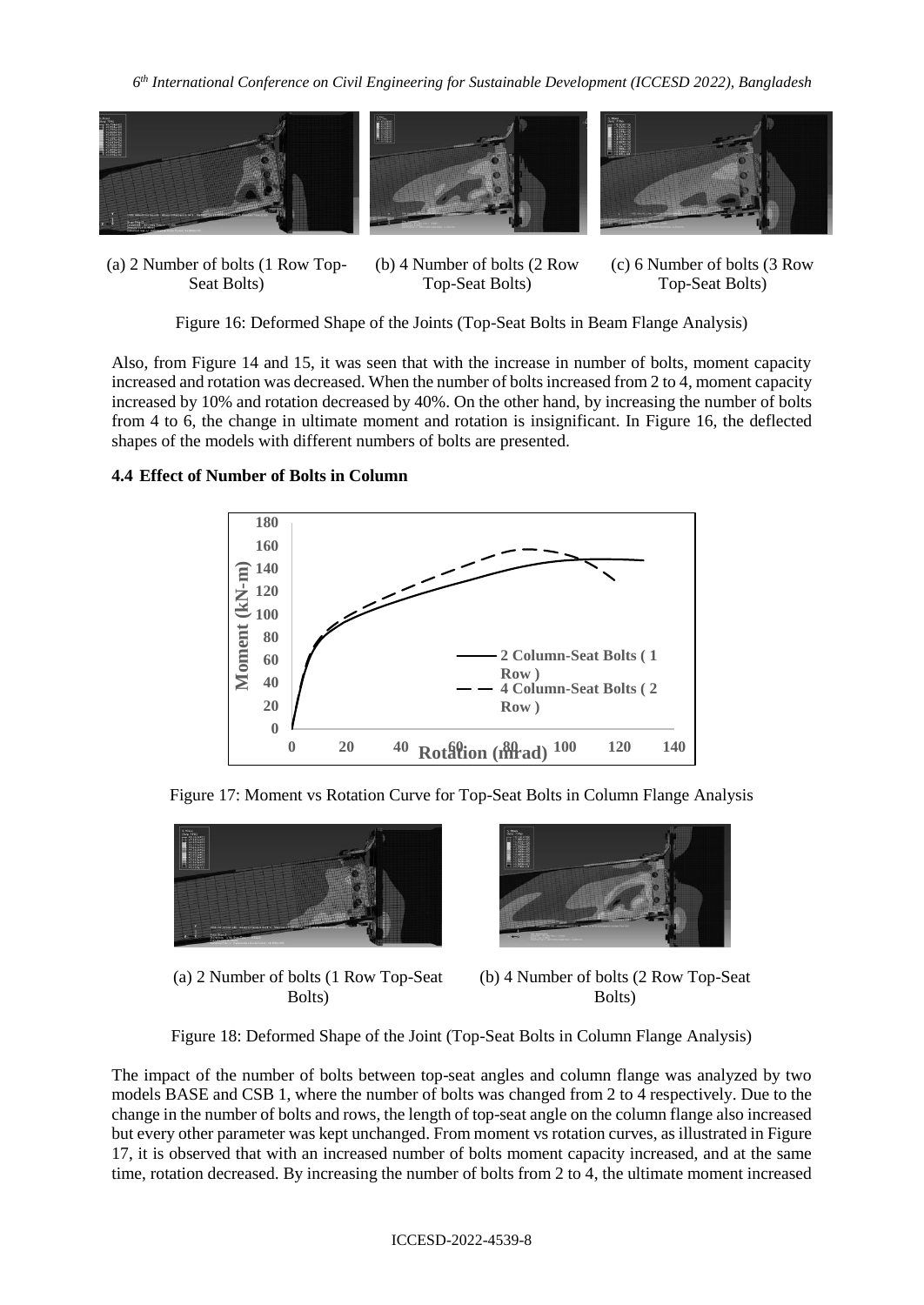by 5.78% and rotation decreased by 23.50%. In Figure 18, the deflected shapes of the models with different numbers of bolts are presented.

### **4.5 Effect of Bolt Pre-Load**

To assess the effect of bolt pretension load, the BASE model was analyzed by applying different pretension loads. The bolt pretension load varied from 20% to 60% of their proof load. The results of the investigation are shown in Table 3. It is observed that all the bolt preloads produce a very similar result with no significant difference.

| Specimen     | <b>Bolt Pre-Loads</b> | <b>Ultimate Moment</b> | Rotation at Ultimate moment |
|--------------|-----------------------|------------------------|-----------------------------|
|              | $[N/mm^2]$            | [kN-m]                 | [mrad]                      |
| 20% Pre-Load | 100                   | 148.46                 | 113.072                     |
| 30% Pre-Load | 150                   | 148.52                 | 114.900                     |
| 40% Pre-Load | 200                   | 146.91                 | 108.089                     |
| 50% Pre-Load | 250                   | 147.60                 | 101.982                     |
| 60% Pre-Load | 300                   | 147.61                 | 101.987                     |

Table 3: Results of the models with different Bolt Pretension Loads

### **5. CONCLUSIONS**

In this paper, the performance of a stainless-steel beam-to-column top-seat with a double web angle semi-rigid connection under monotonic loading was studied. Using a verified FE model, the moment rotation behavior of the joint was observed for different thicknesses of top-seat and web angles. The effect of bolt numbers and bolt pretension load were also examined. It was found that with the increase of top-seat angle thickness, the ultimate moment capacity and preliminary stiffness of the joint increased. However, the rotation at the ultimate moment decreased. Changing the thickness of the double-web angles also had a similar effect on the joint. With the increase in the number of bolts between top-seat angles and beam flanges, initially, the ultimate moment capacity and initial stiffness increased. Increasing the number of bolts beyond 2 rows will not improve the moment capacity of the joint. Increasing the number of bolts from one row to two rows between the top-seat angles and the column flange had no significant impact on the ultimate moment capacity and initial stiffness of the joint. Increasing the bolt pre-load from 20% to 60% of the bolt pre-load had virtually no effect on the joint.

#### **ACKNOWLEDGEMENTS**

The authors express their profound gratitude towards Almighty for giving them the opportunity to complete this research work. We sincerely thank our respected supervisor Dr. Shameem Ahmed without whom this work would not be possible. We are grateful to all who were supporting us on our journey.

#### **REFERENCES**

- American Society of Civil Engineers (ASCE), (2002). *Specification for the design of cold-formed stainless steel structural members, SEI/ASCE-8-02.* Virginia, USA: ASCE Standard.
- Arrayagoa, I., Reala, E. and Gardner, L. (2015). Description of stress-strain curves for stainless steel alloys, *Materials and Design 87*, 540-552, August.
- AS/NZS, (2001). *Australian/New Zealand Standard (AS/NZS), in Cold-formed stainless steel structures 4673*. Sydney, Australia: Standards Australia.
- Baddo, N.R. (2008). Stainless steel in construction: a review of research, applications, challenges and opportunities. *J. Constr. Steel Res. 64 (11)* 1199–1206.
- Baddo, N. R. and Cashell, K. A. (2014). Ferritic Stainless Steel in Structural Application., *Thin-Walled Struct.83,* 169-181.